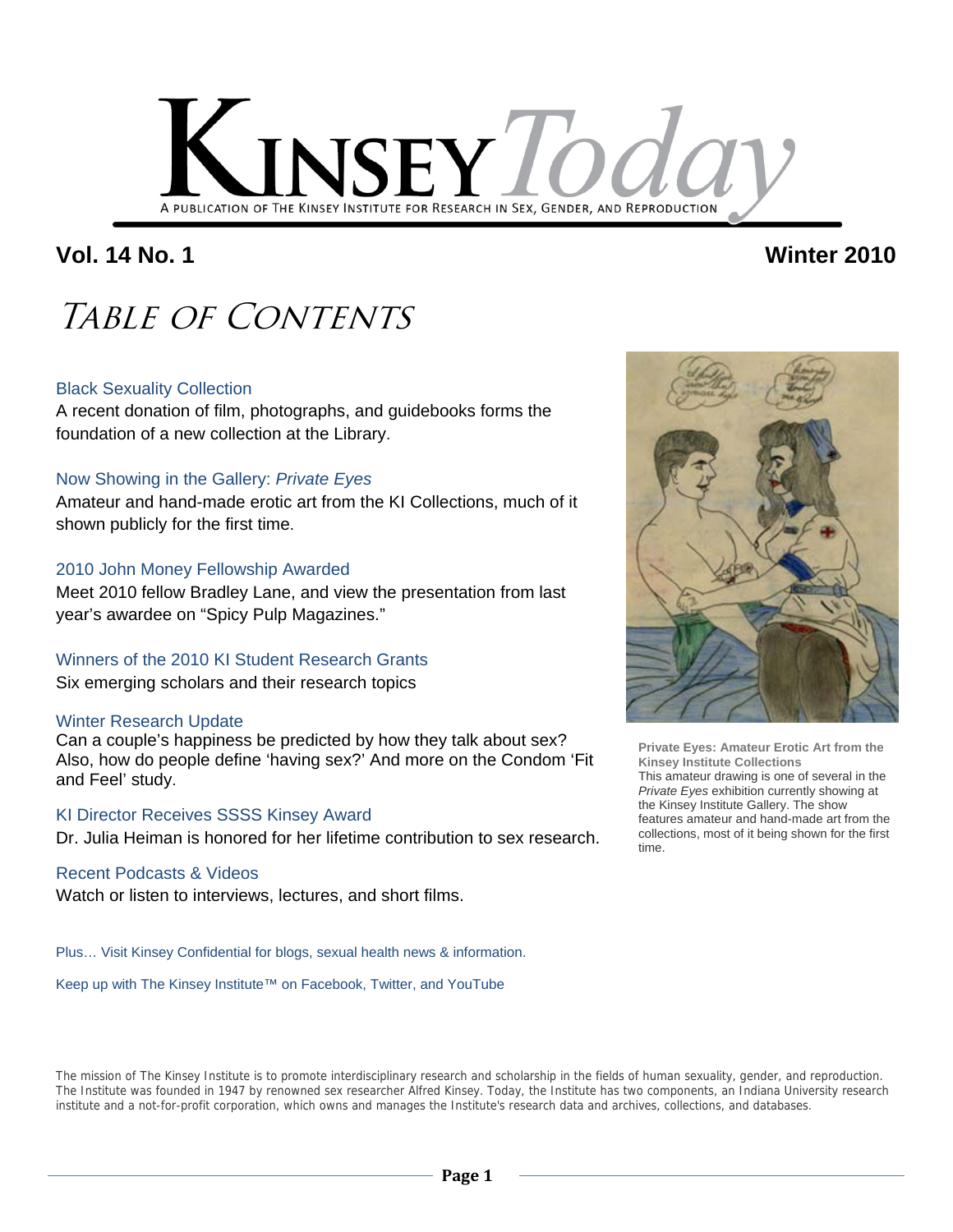## **Black Sexuality Collection**

In the spring of 2009, the Kinsey Institute Library acquired a complete collection of black male erotica ranging from the early 1970s to 2000. The Dwoods Black Sexuality Collection is named after the donor, Dwoods, who began collecting at an early age, and who has contributed a variety of materials including periodicals, guidebooks, photographs, and films that explicitly display black male sexuality in a commercial format. According to Liana Zhou, Head of the Kinsey Institute Library, "this collection is one of the only collections in the library that is so comprehensive and so clearly defined."

Indeed, the breadth and scope of the collection gives evidence of a substantial market for these materials. While many scholars have acknowledged the existence of the fantasy of black male eroticism, until now little was known about the extent to which these interests were commercialized.

As Zhou has pointed out, "the sheer size of this collection shows that the taboo exists not in the production of the material, but in the study of this type of material."

Furthermore, this collection arrives at an opportune time, as studies of ethnicity and sexuality become more and more prevalent among scholars. Already being mined by academics, this collection will prove to be an invaluable resource to those interested in the intersections of race, gender, sexuality and the larger consumer landscape.

To invite further exploration of the collection and to encourage further discussion on the topics of ethnicity and sexuality, The Kinsey Institute will be collaborating with the Black Film Center/Archive at the Herman B. Wells Library on IU's Bloomington campus, to host a conference on black sexuality in 2012.



A selection of films, magazines, and text materials from the new Dwoods Black Sexuality Collection, donated to the Kinsey Institute Library in 2009.

## **Now Showing in the Gallery:** *Private Eyes*

*Private Eyes: Amateur Works from The Kinsey Institute Collection* explores the unique characteristics of homemade erotic artifacts. These one-of-a-kind items include drawings, paintings, carved figures, handmade cards, scrapbooks, and altered coins from The Kinsey Institute's permanent collection of art. These "artworks" were intended for private consumption and created with specific individuals in mind, unlike mass-produced, commercially distributed pornography.



Hand-drawn nude figures from the *Private Eyes: Amateur Art from the Kinsey Institute* exhibition.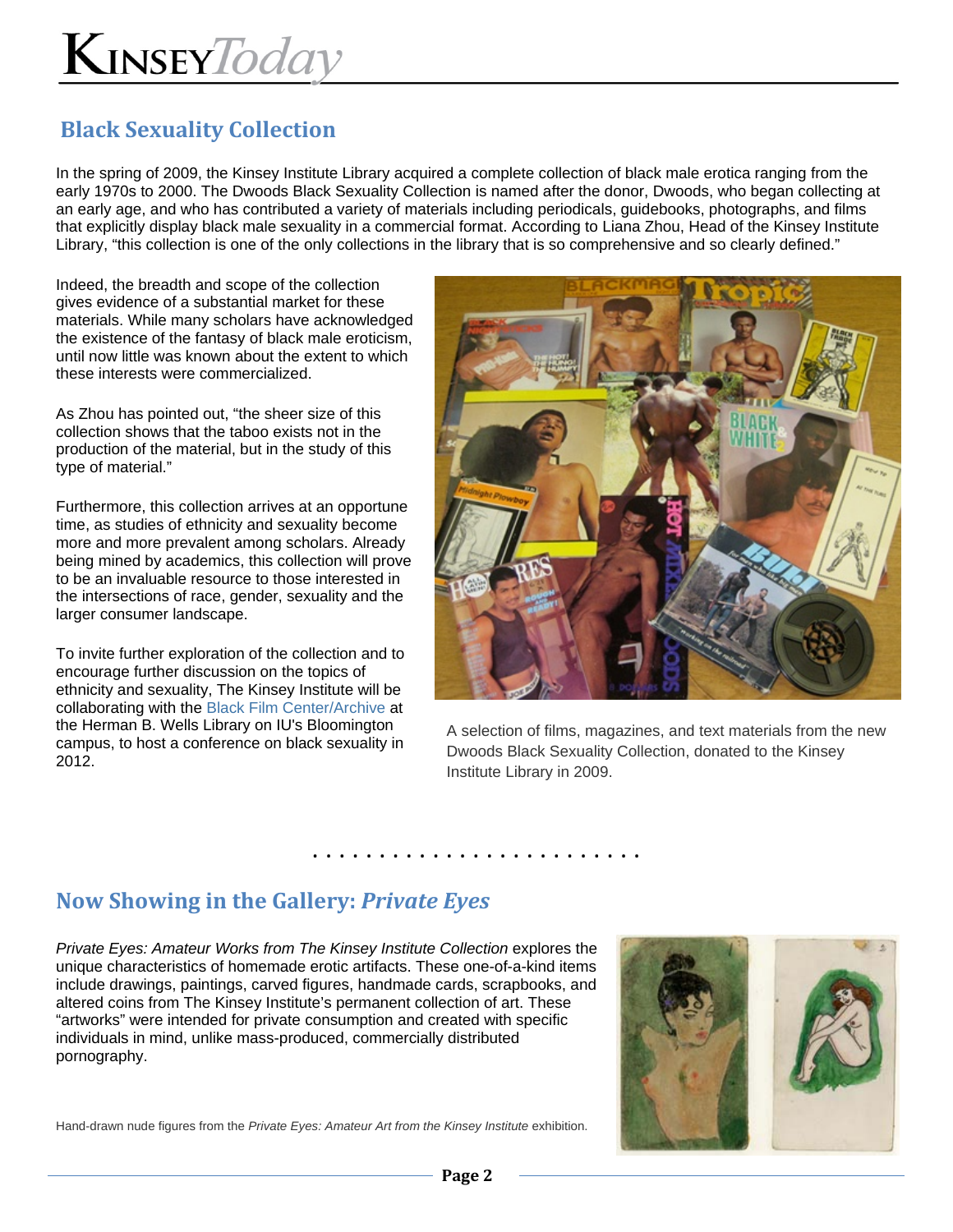

To date, these materials have received scant scholarly or sociological attention, and The Kinsey Institute is displaying the majority of these items for the first time.

This exhibition was curated by Betsy Stirratt, Director of the IU School of Fine Arts Gallery; Blaise Cronin, Dean and Rudy Professor of Information Science, IU School of Library and Information Science; and Garry Milius, Associate Curator at The Kinsey Institute.

Excerpt from the Curators' Statement:

Handmade wooden sex toys from the *Private Eyes: Amateur Art from the Kinsey Institute* exhibition.

"Amateur works, be they two or three dimensional, differ from mainstream pornography and erotic art in significant ways. The objects are often intimate

and small in scale, given that they will be experienced in a private, familial or cloistered setting; images are awkwardly rendered and there is an overall lack of proficiency; if the image is photographic, the setting looks like a home environment and composition and lighting count for little. More often than not, the commonplace nature of the materials used and the execution of the overall object suggest that the creator was self-taught. Such lack of polish or sophistication in the production of the image or object is characteristic of outsider art in general and homemade erotica in particular."

You can read more of the Curator's statement on our website.

The exhibit is showing from January 22 - April 2, 2010 at the Kinsey Institute Gallery.

The Kinsey Institute Gallery is open 2:00 pm to 4:00 pm weekdays or by appointment. Admission is free. Visitors should be 18 years of age or older, unless accompanied by a parent or guardian. The Kinsey Institute Gallery is located in Indiana University's Morrison Hall, 1165 E. Third Street (behind Memorial Hall), Bloomington, IN. 812-855-7686.

. . . . . . . . . . . . . . . . . . . . . . . . .

## **2010 John Money Fellowship**

The John Money Fellowship for Scholars of Sexology was established in 2002 by Dr. John Money, and first awarded in 2009. The fellowship supports graduate students whose scholarly work would benefit from the use of library and archival materials at The Kinsey Institute for Sex, Gender, and Reproduction. In addition to conducting his or her own research, the fellow is expected to make a contribution to the organization, preservation, and/or accessibility of The Kinsey Institute collections.

## **2010 Fellow: Bradley Lane**

Indiana University student Bradley Lane has been awarded the John Money Fellowship to develop his dissertation project, *A Visual Politics of the Perverse: Sexual Predation and the 'Perversion' of American Visual Culture*. Set to be the first dissertation offered in the field of Gender Studies in the nation, this project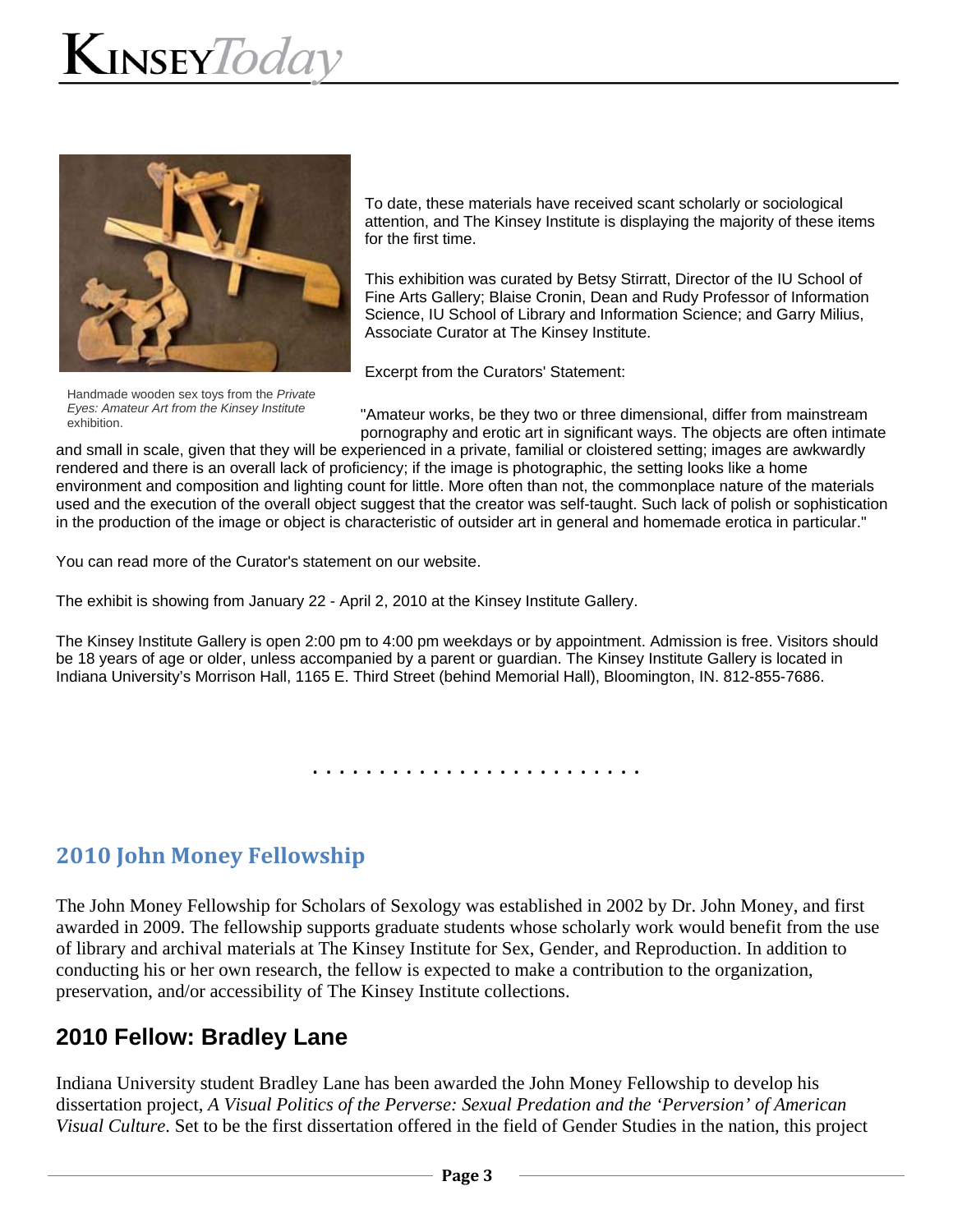# KINSEYToday

concerns the visual representation of sexual perversion in the twentieth-century United States, particularly through the figure of the sexual predator.

Combining interests in criminology, the law, psychoanalysis, feminist and queer theory, cultural studies, and the social and cultural history of various media, this fully interdisciplinary project considers the visual culture of perversion alongside the rise of the sexual predator as a figure of various 'perverse' incarnations in U.S. culture — including the old man, the homosexual, and the pedophile, for instance. Bradley's project will benefit from the ample resources which the Institute Library, Archives, and Art, Artifact and Photography collections hold regarding the scientific and social-scientific study of sexuality particularly in its psychological and criminological forms.

As his contribution to the Institute's resources for visiting scholars in his tenure as a John Money Fellow, Bradley plans to produce a review essay of the Institute's 1965 Sex Offender Study that can serve as a 'collection guide' for other scholars, as well as an updated bibliography related to the Institute's broader holdings on sex crime, sex offense, and sexual predation.



Bradley Lane, 2010 Awardee of the John Money Fellowship for Scholars of Sexology

**Honorable mentions** go to Bradley Blankenship, Ph.D. candidate of Higher Education Student Affairs, School of Education, Indiana

University (topic: *The Sexual Meaning Making of College Men: A Narrative Analysis)* and Shannon Stark, Master candidate of Landscape Architecture, Rhode Island School of Design (topic: *The Nature of Teenagers: adolescent sexuality in the landscape*).

## **2009 Fellow: Sarah Lindsley**

In 2009, the inaugural John Money Fellowship was awarded to Sarah Lindsley, a graduate student in the Department of History at the University of Washington, Seattle, WA. Her project, *Sexuality and the National Body: Men's Magazines and Female Sexuality* explored debates surrounding the depiction of female sexuality in print from the 1930s to 1970s and how these led to social and moral conflicts over the meaning of sexuality, female imaging, and mass culture. A photo-essay highlighting some of Ms. Lindsley's research findings can be found on our website at http://www.KinseyInstitute.org/library/moneyfellowship.html.

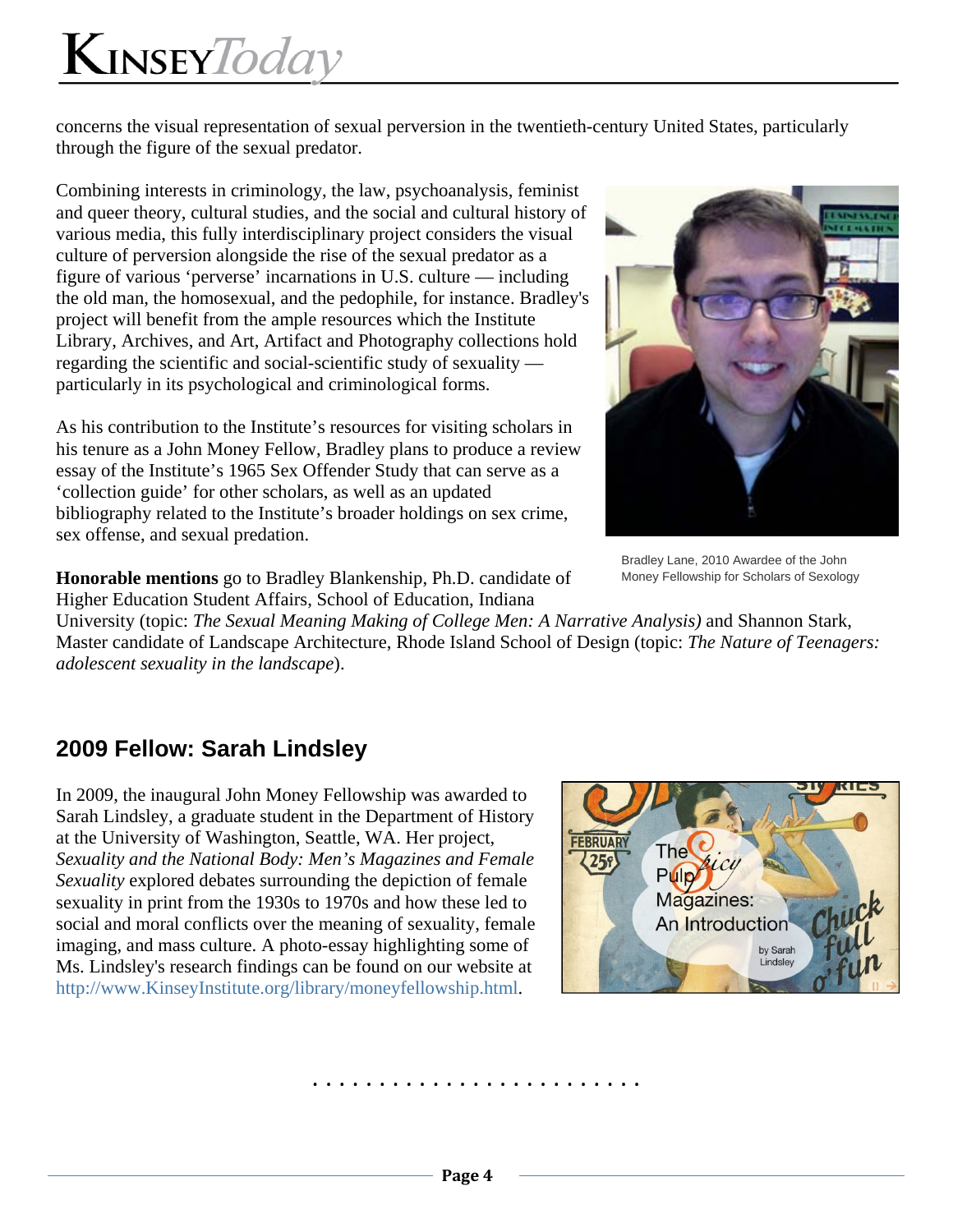## **KI Student Research Grant Winners**

The Kinsey Institute Student Research Grants are awarded annually to six emerging sexology scholars: three at Indiana University, and three at accredited research universities nationwide. Through the Student Research Grants, the Institute seeks to fund significant and innovative research that deals with human sexuality, from a wide array of disciplines and perspectives.

The 2010 grant awardees are:

- **Lindsay Briggs**, Indiana University, Dept of Applied Health Science, and Center for Sexual Health Promotion
- **Lelia Chilarescu**, Indiana University, Dept of Telecommunications
- **Andrew Hendrickson**, Indiana University, Dept of Psychological and Brain Sciences
- **Hollie Fuhrmann**, University of South Florida, Depts of Anthropology, and Family & Community Health
- **Christina Larson**, University of California at Los Angeles, Dept of Psychology
- **Julia Mackaronis**, University of Utah, Dept of Psychology



Psychology grad student **Julia Mackaronis,** from the University of Utah**,** is interested in the question of how we judge sexual attractiveness by what we perceive is feminine or masculine. In particular, her research project *The Effect of Sexual Orientation and Masculinity-Femininity on Perceived Sexual Appeal*, will consider if gay men and heterosexual women are attracted to similar types of men, or if lesbians and straight men are attracted to similar types of women. The proposed study is designed to provide information on the interplay of observer gender, sexual orientation, and masculinity-femininity, in addition to the perceived masculinity-femininity of others—and the relative importance of each factor—in how we perceive others' sexual appeal.

**Lelia Chilarescu** is a Telecommunications graduate student at Indiana University, and is examining how erotic stimuli affect information

processing, and whether there is a quantifiable variation between the effect of same-sex and opposite-sex erotic stimuli.

Chilarescu's study, *Male Sexual Orientation and Processing of Same- and Opposite-Sex Stimuli*, will explore the role of attention in sexual responses of self-identified heterosexual and homosexual men in two ways: it will examine men's spontaneous tendencies to pay attention to or avoid specific types of sexual cues, and it will direct their attention to such cues and assess their sexual and affective responses, through the use of psychophysiological methods.

**Lindsay Briggs** is a graduate student in the Department of Applied Health Sciences at Indiana University, and at the



Center for Sexual Health Promotion, and her research centers on current HIV prevention and treatment strategies in Nigeria.

Steady rates of HIV infection across Africa demonstrate that current HIV prevention programming is still not reaching wide-spread acceptance. Briggs suggests that further research must go beyond studying simple incidence of sexual behaviors. In order to effectively reduce HIV rates, we must first understand the social and cultural context of sexual behaviors that may contribute to infection.

Her innovative research study will use a hybrid qualitative methodology approach that combines grounded theory and community based participatory research to investigate how participants understand Western values in their social context, and how this understanding informs and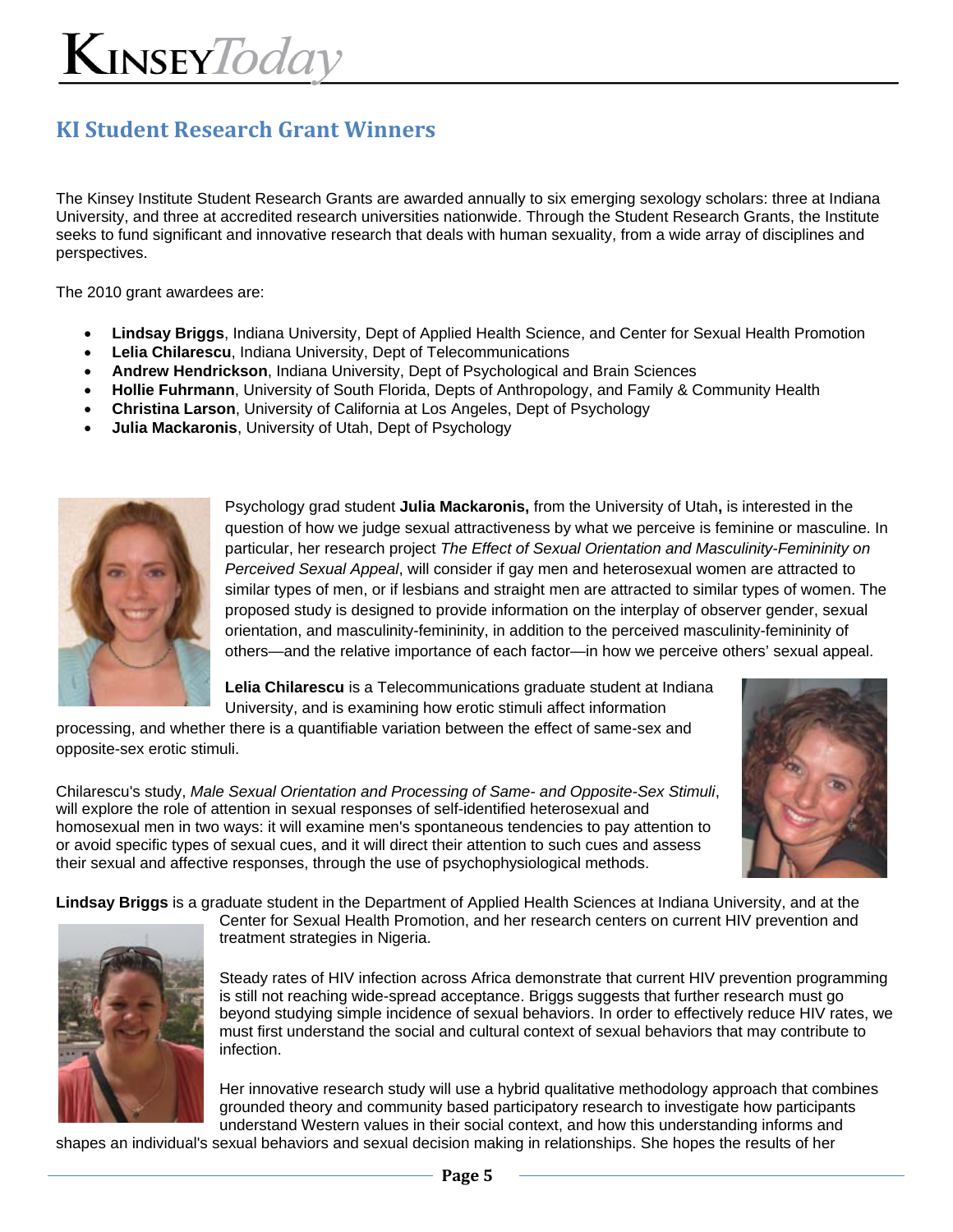## $K$ INSEY $\mathit{Today}$

research will contribute to a more complex understanding of the social context of sexual behavior and sexual decision making in Southern Nigeria as well as better inform future HIV prevention programs to more effectively reduce HIV rates.

**Christina Larson** from the University of California at Los Angeles, Department of Psychology is attempting to tie together



two previously separate lines of sex & relationship research in her proposed study: *Major Histocompatibility Genes, Sexual Satisfaction and Relationship Compatibility*. Previous research has revealed a connection between sexual satisfaction and overall relationship satisfaction, and other studies have also shown evidence that sexual satisfaction is affected by within-couple genetic compatibility.

Larson's research will be the first to to examine the influence of within-couple genetic compatibility on relationship quality, extending previous research investigating genetic-based preferences to examine the effect of genetic compatibility on relationship satisfaction and longevity, and how sexual satisfaction mediates this association. She will also be examining whether the use of hormonal contraceptives alters the sexual satisfaction of the partners in the relationship.

**Andrew Hendrickson's** project focuses on the cognitive factors involved in sexual partner choices made by teenage women, and the profound health consequences of these choices, including sexually-transmitted diseases and pregnancy. His study will involve previously collected data from the Young Women's Project (YWP). The YWP enrolled 387 adolescent women who provided daily diaries for up to 8 consecutive years, including the traits they desired in an ideal mate and their encounters with real mates.



Using this data, Hendrickson will generate agent-based models (ABMs) of cognitive mate search, allowing him to link the difference between ideal and actual mate characteristics with specific sexual and contraceptive behaviors with that mate, as well as diseases or pregnancy associated with that partnership. Hendrickson hopes that any correlations he finds between these individual

differences in decision style and risky health outcomes, including the timing and amount of unprotected sex and the number of simultaneous partners, may lead to improvements in the early identification of risky behavior patterns. Hendrickson is a graduate student at Indiana University, in the Department of Psychological and Brain Sciences.

**Hollie Furhmann** is a graduate student in the Departments of Anthropology, and Family & Community Health at the University of South Florida. Her research involves the role of emergency contraception (EC) in young women's strategies for preventing unintended pregnancies. Her project, *Young Women's Perspectives of Emergency Contraception as a Strategy for Preventing Unintended Pregnancy*, focuses attention in particular on the contraceptive, Plan B. Plan B



reduces the risk of unintended pregnancy by 89% when taken within 72 hours of vaginal intercourse, but has not gained wide use since it was approved as an over-the-counter medication by the FDA in 2006.

Furhmann will be conducting an interdisciplinary, mixed methods approach to describe young women's perspectives of unintended pregnancy and their perspectives of emergency contraception, particularly since Plan B's shift to over-the-counter status for consumers aged 17 and older, and to describe how young women incorporate emergency contraception into their strategies for preventing unintended pregnancy.

### Congratulations to all our award winners!

For more information on these students, their research projects, and the Kinsey Institute Student Research Grants, please visit the Kinsey Institute website.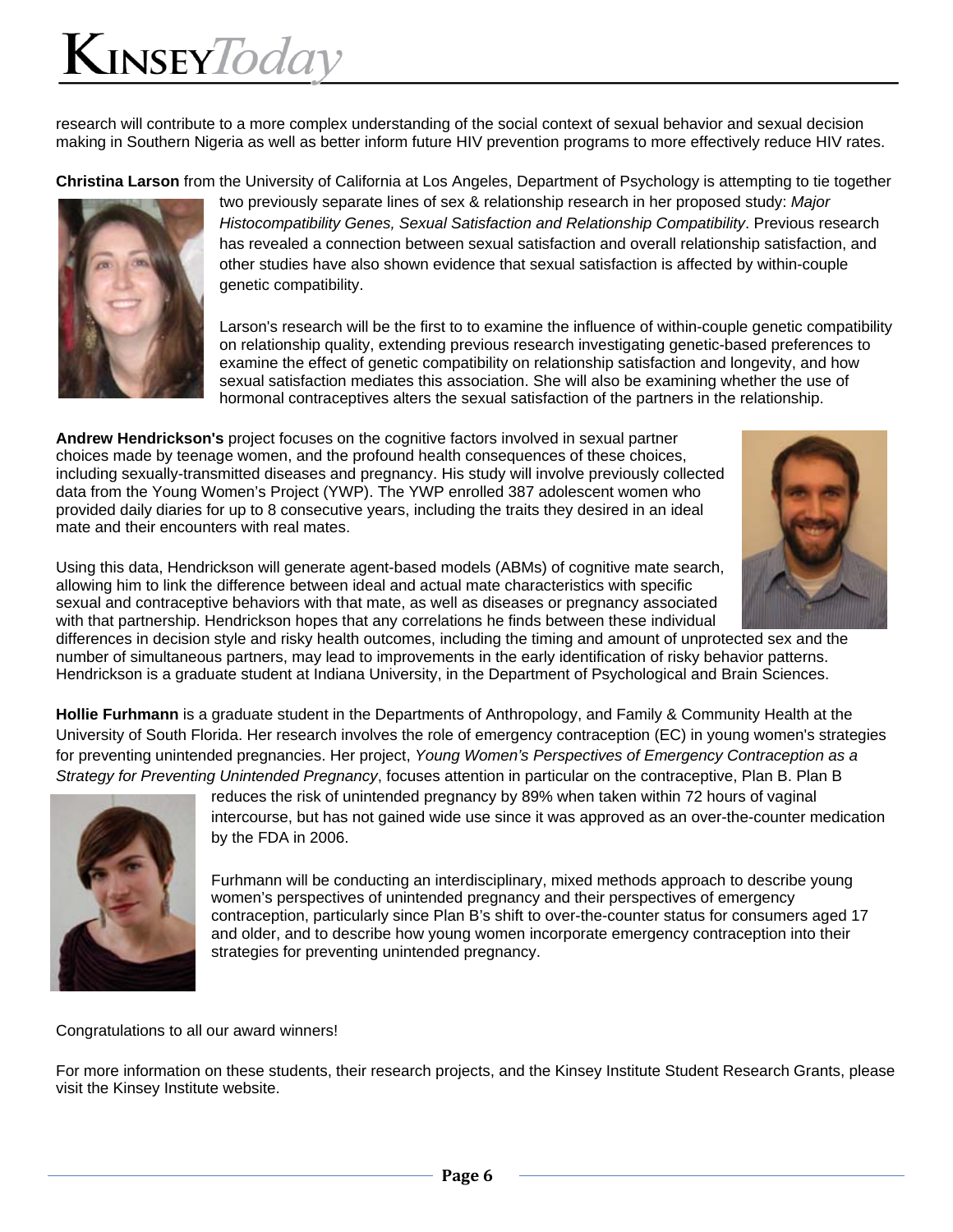# KINSEYToday

## **New Research Highlights from The Institute**

### **When Couples Talk About Sexual Matters**

"For better or for worse." We've all heard that phrase before; it accompanies the litany of statements vowing to uphold marriage even when the going gets tough—so, even on the wedding day we acknowledge that relationships aren't easy. One way to predict relationship satisfaction is to measure how well couples communicate with each other. According to Dr. Erick Janssen, research scientist at The Kinsey Institute, "the study of communication in intimate relationships has a long and rich history and has made an important contribution to our understanding of the variables and processes that make couples happy or unhappy together."

In a widely used approach to the study communication processes, researchers ask couples to identify problems in their

relationships, videotape the discussion, and then analyze the couples' facial expressions and nonverbal behaviors. Numerous studies, especially in married couples, have found that less-happy marriages are characterized by high levels of negative behavior (e.g., expressions of contempt) and low levels of positive behavior (e.g., validation). However, in previous research there has been little control over the selection of topics, and virtually nothing is known about the effects of discussing specific topics.

Dr. Janssen, together with Dr. Uzma Rehman at The University of Waterloo, Dr. Eshkol Rafaeli at Barnard College, and colleagues at The Kinsey Institute and the Department of Psychological and Brain Sciences at Indiana University, conducted a small but unique study on sexual communication. In this study a small sample of newlywed couples were videotaped when talking about sexual and nonsexual issues in order to



Image by Renee Barron, via Flickr.com



determine if these interactions could predict marital satisfaction. The findings showed that negative behaviors during nonsexual discussions were not significantly related to marital satisfaction. In contrast, negative facial expressions and nonverbal behaviors displayed during the discussion of a sexual problem were, especially in females, associated with lower levels of relationship satisfaction. Overall, these findings emphasize the importance of incorporating sexual variables in the study of marriage and suggest that sexual communication patterns may be a particularly good litmus test of a couple's overall relationship satisfaction.

Rehman, U., Janssen, E., Hahn, S., Heiman, J., Holtzworth-Munroe, A., Fallis, E., & Rafaeli, E. (2010). Marital satisfaction and communication behaviors during sexual conflict discussions in newlywed couples: A pilot study. *Journal of Sex and Marital Therapy*, accepted for publication.

### **What's In A Name? – Misclassification Bias in Sex Research**

New research from The Kinsey Institute revealed that people are not in agreement on what constitutes 'having sex.' Using a random sample of adults ages 18-96, men and women were asked to clarify which sexual behaviors fit the definition. The researchers were interested in knowing if men and women had different definitions, or if certain outcomes, such as orgasm in women, ejaculation in men, short duration, or wearing condoms, would change the meaning of the sexual activity.

Generally, there was not a significant difference between men and women, and there was no real consensus on which behaviors qualify as sex.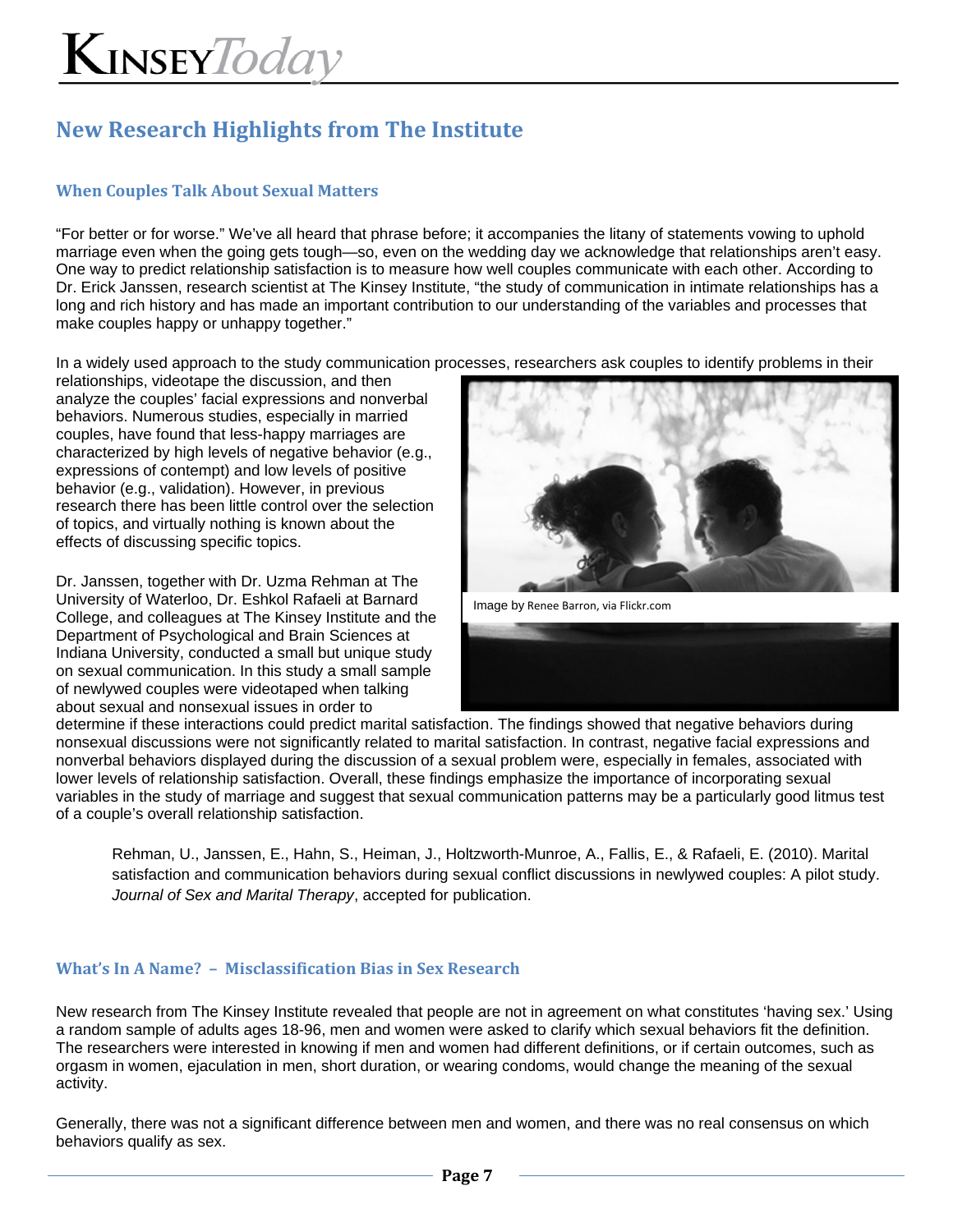## **New Research Highlights from The Institute (continued)**

Though nearly all concurred that penile-vaginal intercourse fit the criteria, two out of ten people did not concur that penileanal intercourse was sex, and three out of ten said 'no' to oral-genital activity, as did half of the respondents about manual-genital contact.

When the question added a qualifier, the oldest and youngest men responded similarly, answering 'no' more frequently. And fewer people agreed that having penile-vaginal intercourse without the man ejaculating could be called "having sex." Findings demonstrate the need to use behavior-specific terminology in sexual history taking, sex research, sexual health promotion, and sex education. Researchers, educators, and medical practitioners should exercise caution and not assume that their own definitions of having 'had sex' are shared with their participants, students, or patients.

Sanders, Stephanie A., Hill, Brandon J., Yarber, William L., Graham, Cynthia A., Crosby, Richard A. and Milhausen, Robin R. (2010). Misclassification bias: diversity in conceptualisations about having 'had sex.' *Sexual Health* 7(1): 31–34. DOI:10.1071/SH09068.

See also, "New IU study finds no consensus in definitions of 'had sex'" from IU News Bureau.

### **Does it Fit OK? Problems with Condom Use as a Function of Self‐reported Poor Fit**

In the latest research from the Condom Use Research Team, men who reported wearing condoms that didn't fit just right also reported a number of related problems. Compared with men who did not have problems with condom fit, those who did had more breakage, more slippage, and were more likely to report irritation of the penis. They also were more likely to report reduced sexual pleasure, and more difficulty reaching orgasm, both for themselves and for their sexual partner. Furthermore, these men felt that condoms interfered with their erection, and contributed to dryness during intercourse.

Finally, men who reported wearing poorly fitting condoms were also more likely to report removing condoms before penile–vaginal sex ended, a problem reported in earlier condom error research from this team, and may have significance for public health initiatives promoting condom use. Researcher Bill Yarber suggested that, "Efforts to promote improved condom fit may increase consistent and correct condom use among men and their female sex partners."

This research was conducted using a convenience sample of men recruited through advertisements and through a condom website. The participants completed a survey on The Kinsey Institute website.

Study authors Richard Crosby, Professor of Health Behavior at University of Kentucky and Bill Yarber, Professor of Applied Health Science at Indiana University, both Senior Research Fellows at The Kinsey Institute, were quoted widely in the press about the need for different sized condoms, and public health campaign to promote correct condom use. You can listen to Dr. Yarber's podcast about this study on the *British Medical Journal* website.

Crosby, R.A., Yarber, W.L., Graham, C.A., and Sanders, S.A. (2010). Does it fit okay? Problems with condom use as a function of self-reported poor fit. *Sexually Transmitted Infections*, 2010;86:36-38. DOI:10.1136/sti.2009.036665.

**Page 8**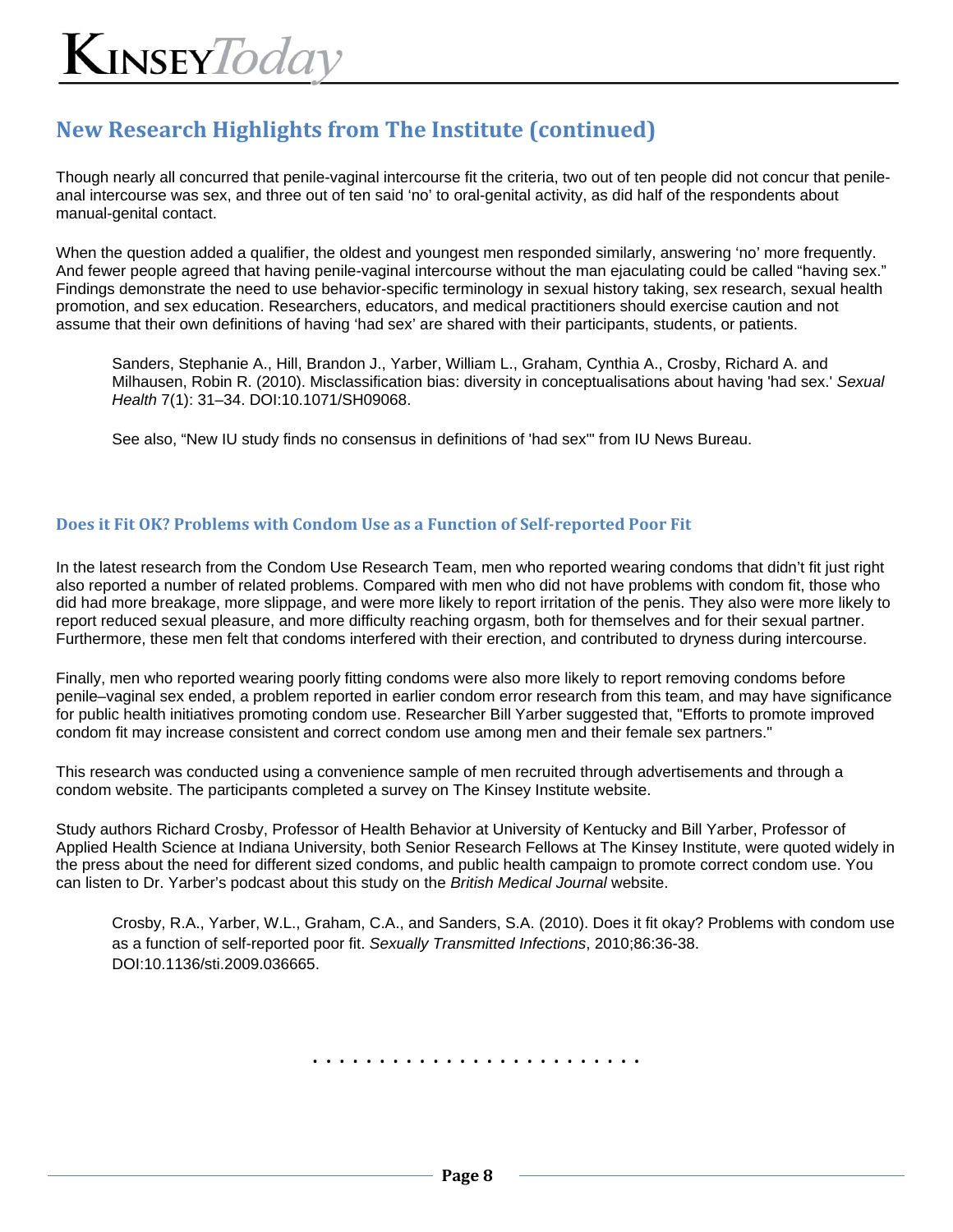## **KI Director Receives SSSS Kinsey Award**

Dr. Julia Heiman has been selected by the Society for the Scientific Study of Sexuality as the 2010 recipient of the Kinsey Award, granted for lifetime accomplishment in the field of sex research.

Candidates for the award are nominated and voted on by members of the Society based on their lifetime record of research, publication, teaching and service. One nominee is selected for the award each year.

Previous winners of the award include many notable sex researchers. Kinsey Institute recipients include Kinsey Institute founder Dr. Alfred Kinsey (posthumously), and former directors Dr. Wardell Pomeroy, Dr. Paul Gebhard, and Dr. John Bancroft. A complete list of previous award winners is available on the Society website.

The Society for the Scientific Study of Sexuality is an international organization dedicated to the advancement of knowledge about sexuality. Founded in 1957, it is the oldest organization of professionals interested in the study of sexuality in the United States.

SSSS brings together an interdisciplinary group of professionals who believe in the importance of both the production of quality research and the clinical, educational, and social applications of research related to all aspects of sexuality. (Adapted from the Society for the Scientific Study of Sexuality website.)

*Right: Kinsey Institute Director, Dr. Julia Heiman*

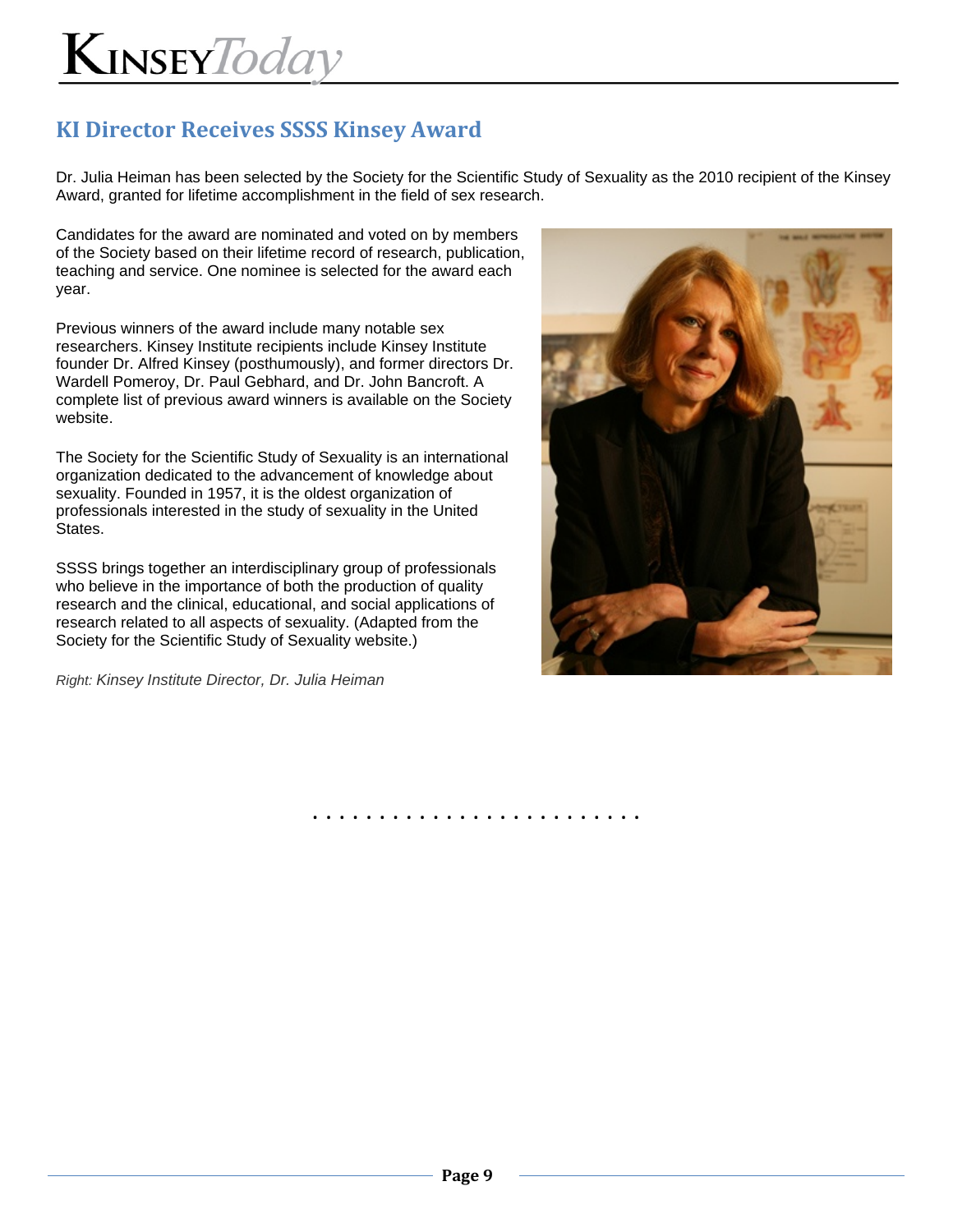## **Recent Podcasts & Videos from The Institute**

### **Podcasts / Audio**

*Kinsey Institute Presents*: Director Julia Heiman Discusses the Kinsey Institute Today Dr. Heiman discusses her the events of her tenure so far as KI Director, and future directions for the Institute. [mp3; 11:09 mins]

*Kinsey Institute Presents*: Women and Pleasure - An Interview with Dr. Debby Herbenick Dr. Herbenick discusses the importance of pleasure as a factor in women's sexual experience, the impact of cultural differences on sexuality, and the relevance of western sex research in other cultures. [mp3; 8:55 mins]

You can find more *Kinsey Institute Presents* on our website or subscribe through your favorite RSS reader **N** 

#### **Videos**

Vintage Sex Toys from the Kinsey Gallery Show, *Private Eyes* A quick peek at a selection of home-made sex toys featured in the Kinsey Gallery show, *Private Eyes*, showing until April 22, 2010. [video; 2:02 mins]

You can also view a larger version of this video on our YouTube channel, KinseyInstitute at Youtube.com.

### **The following videos are hosted courtesy of SexSmartFilms.com, and are available on our website**.

#### *An Evening with Paul Gebhard and Elizabeth Mooney*

A chat with Dr. Paul Gebhard, former KI director and colleague of Alfred Kinsey, and Dr. Elizabeth Mooney, Professor of Anthropology and Sociology at IU South Bend about their days at the Institute. [Flash; 41:42 mins]

*The Kinsey Institute Presents: NICHD 25th Anniversary: Dr. John Money's Presentation*

From the Kinsey Institute collections. Video production courtesy of Sex Smart Films. [Flash; 19 mins]